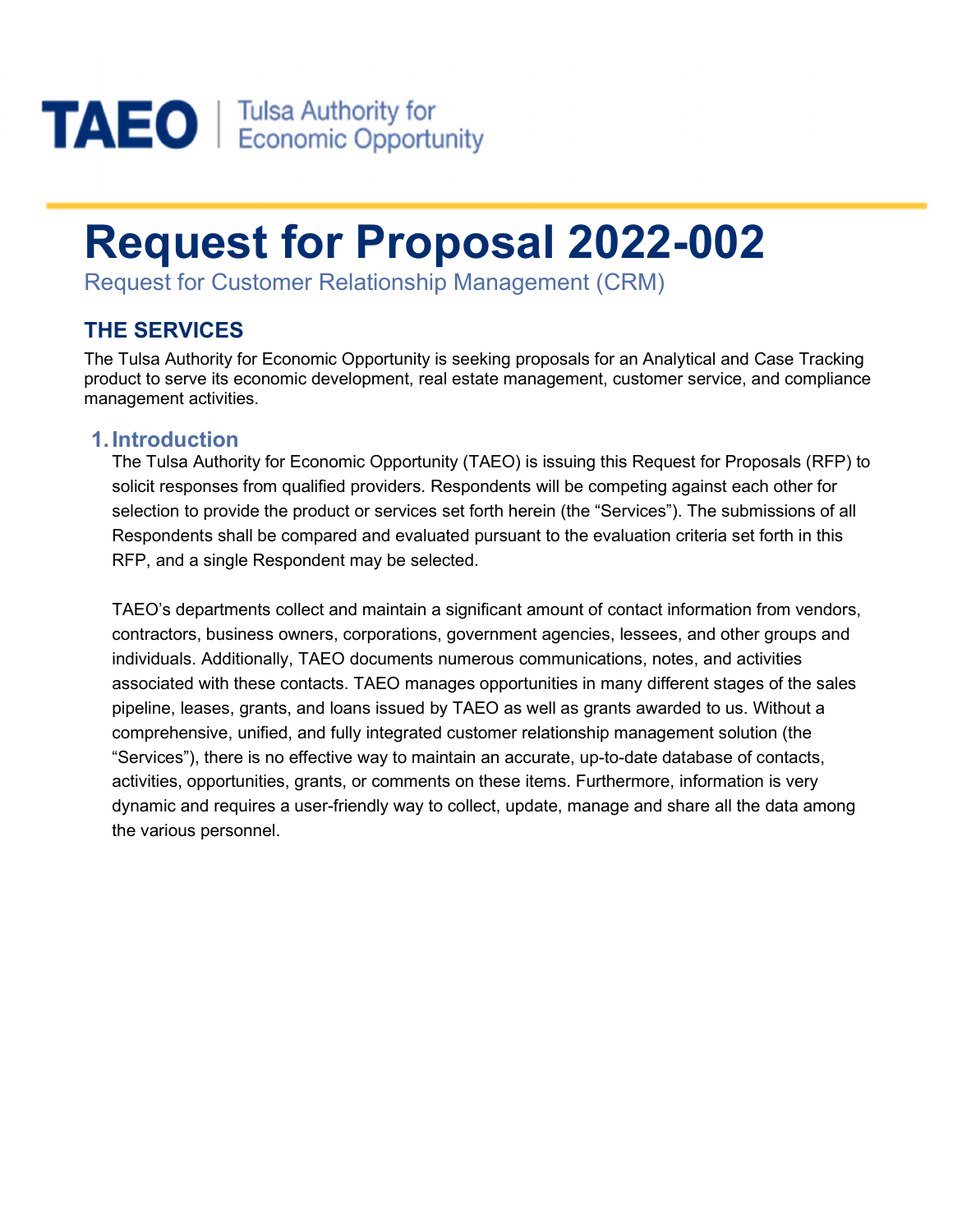

# 2. Company Overview

#### About TAEO:

TAEO is a Public Trust, established under Oklahoma State Statutes for the benefit of the City of Tulsa, Oklahoma to serve as the lead entity for the City of Tulsa in carrying out its community and economic development priorities, goals, and programs. TAEO was established following a year-long strategic planning process through the effective merger of five (5) separate public entities: the Mayor's Office of Economic Development, Economic Development Commission, Tulsa Development Authority, Tulsa Industrial Authority, and Tulsa Parking Authority. In merging these entities together, the City has established a world-class economic development organization which will leverage the collective assets and resources of the Authority to accelerate economic growth, increase shared prosperity, and promote racial equity. The model has been fashioned based upon the learnings from Dag Detter's research in the Public Wealth of Cities, and is driven by the fundamental belief that public assets and resources – if managed properly – have the ability to drive enhanced economic growth.

#### Governance:

TAEO is governed by a board of thirteen (13) Trustees, which is comprised of the Mayor, seven (7) Trustees appointed by the Mayor and approved by City Council, and the five (5) Commissioners of the Tulsa Development Authority (TDA), who will continue to function as a legally separate entity governing the assets and resources of TDA.

The continued operation of TDA will allow the City to retain the unique tools granted to Urban Renewal Authorities under Title 11 of Oklahoma State Statutes. TDA will contract with TAEO through an annual Service Agreement to allow the staff of TAEO to provide staff services for its operations.

# 3. Mission and Vision Statements

#### Mission:

We are innovators who create and manage public assets and resources to drive economic growth. We invest in Tulsa's economy, businesses, neighborhoods, and people with the goal of leveraging our resources to create economic opportunity and drive equitable outcomes.

#### Vision:

We envision a future where race, nativity, gender, or zip code do not determine economic opportunity, and all people can maximize their potential to create and share in Tulsa's economic prosperity.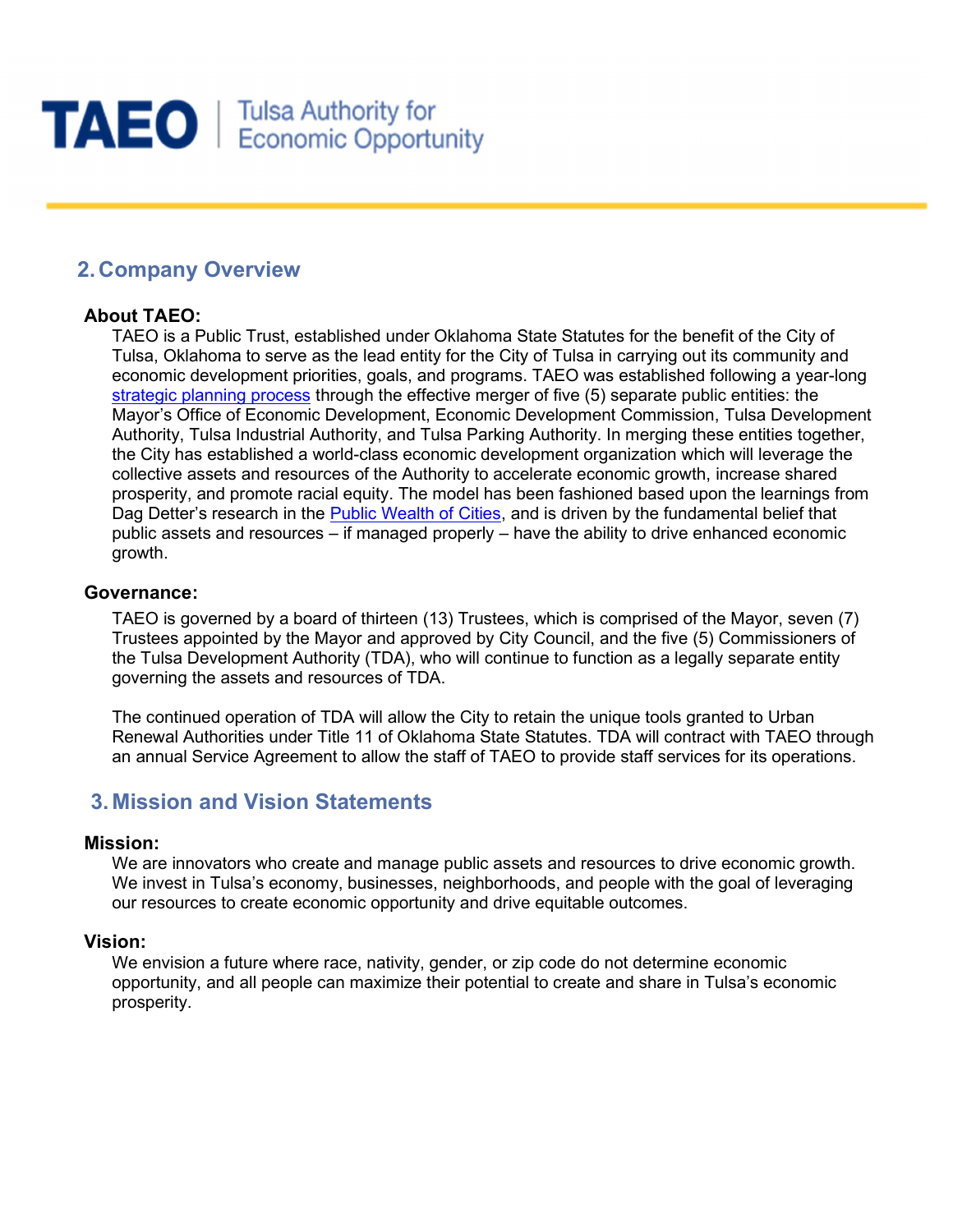

#### Assets:

In addition to its annual revenues, TAEO manages a substantial asset base that includes: cash reserves of both TAEO and TDA; six (6) structured parking garages in downtown Tulsa (four of which are owned by TAEO and two of which are leased from the City); two surface parking lots; a hangar currently leased to American Airlines; various residential and commercial lots concentrated in the central and northern portions of the City; and other real estate holdings.

#### 4. OBJECTIVES OF THE REQUEST FOR PROPOSAL

TAEO seeks a comprehensive Service to meet its needs of maintaining and expanding its contact and opportunity database within a user-friendly system that will be shared among staff. The Service must be able to provide a uniform system that can be easily accessed, updated, and shared by users across groups in the organization. The Service must also have the ability to import legacy data currently stored in excel spreadsheets, Access databases, ArcGIS, and Outlook into the new, unified structure.

TAEO must have the ability to change vendors without having to re-implement a new solution in the future. This is a protection necessary for the possibility of the vendor going out of business or a breach of contract. The Service must have the ability to accommodate potential future enhancements and integrate with other services as needed. These must be possible without having to re-implement, re-architect the entire solution, modify the base code, or create a legacy system that must be actively maintained. For a full list of potential future enhancements and integrations, refer to Exhibit B.

 Responses to this Request for Proposal (RFP) should provide TAEO with the information needed to assess, evaluate, and select Services based upon product capabilities and capacity as well as the product's ease of use and onboarding process, including usage experience of similar organizations or communities. The Request for Proposal will result in a contract with a desired effective date of September 1, 2022.

The objective of this RFP is to provide a cloud-based CRM system which will support a team of up to 20 people performing a range of activities including:

- 1. Customer Service,
- 2. Contract Management,
- 3. Real Estate Management,
- 4. Economic and Business Development
- 5. Contract Compliance.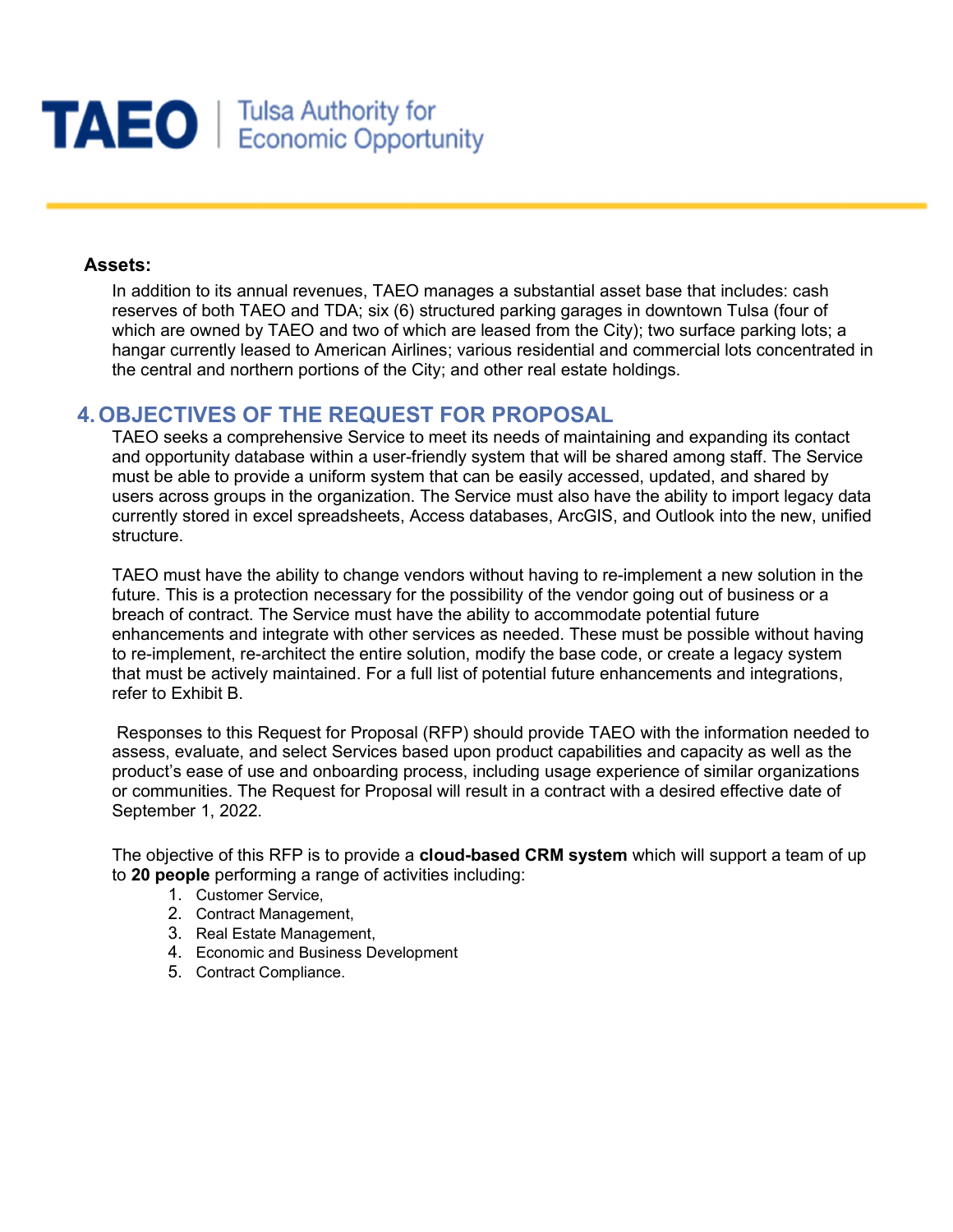

### 5. Background

CRM is currently accomplished within TAEO through a variety of tools and data types including:

- 1. Microsoft Office 365 calendars, contacts, and email
- 2. MS Excel spreadsheets
- 3. MS Power BI databases
- 4. ArcGIS geodatabases
- 5. EnerGov database

Because the base of TAEO's operations is conducted in Microsoft products, the ability to integrate directly with the products above will be critical to selection of the Services. Surveys of staff have indicated that the most important features of a CRM system will include:

- 1. Data importing
- 2. Analytics
- 3. MS Office, Outlook, and data visualization integrations
- 4. Multi-channel Support
- 5. SaaS cloud-based access
- 6. Availability of fully functional desktop and mobile applications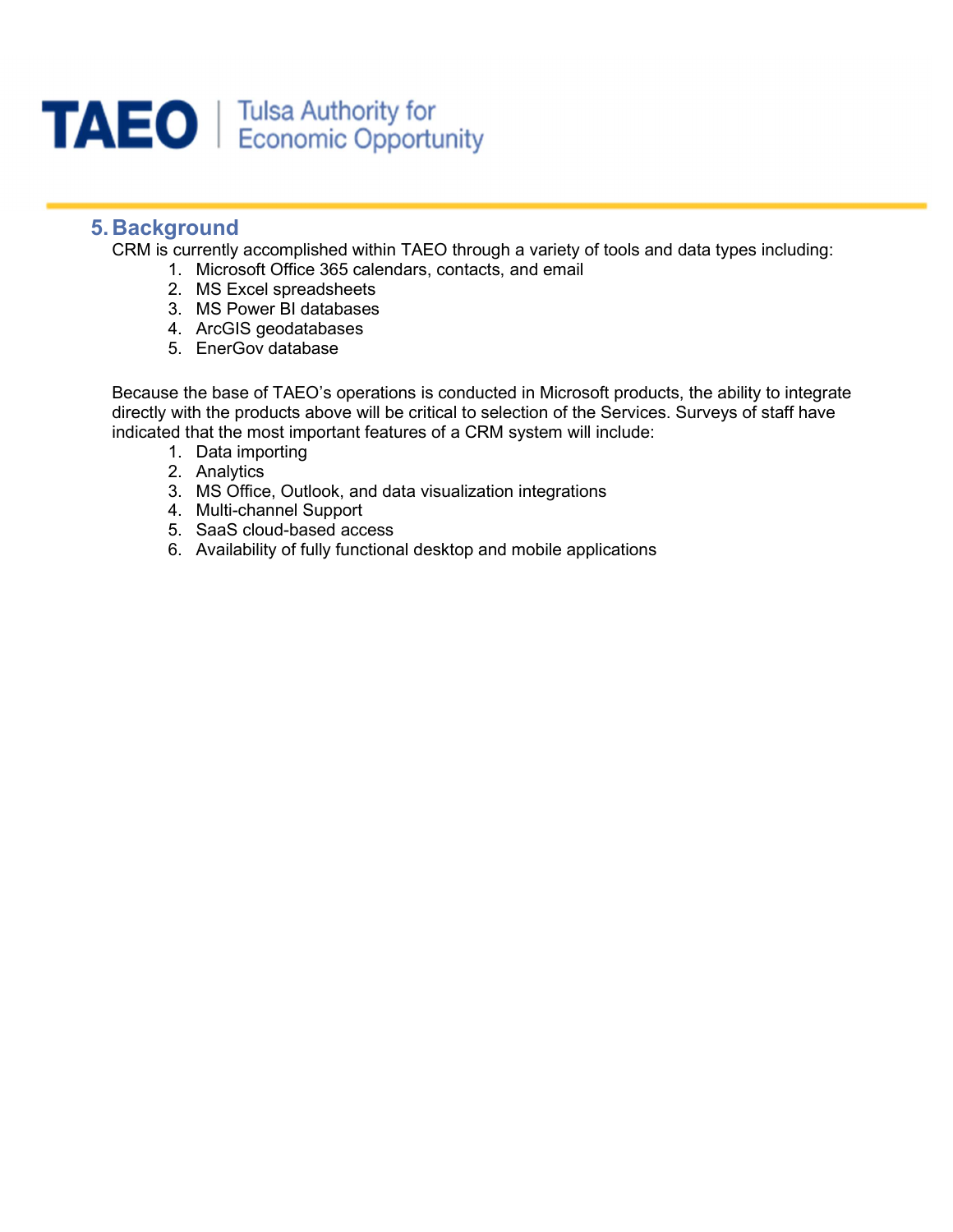

# 6. SCOPE OF WORK

TAEO seeks to engage a contractor to provide the Service as described in more detail below. TAEO requests proposals which address the Objectives listed above, and specific requirements of the desired Services which may include, but are not limited to, the following:

- $\circ$  A cloud solution to maintain and develop contacts, activities, opportunities, leases, loans, and grants.
- $\circ$  System tools for collaboration, data sharing, and communication among the individual users and departments that integrates with Outlook and MS Office.
- $\circ$  Reporting and analytic capabilities to provide leadership with quantitative data related to internal and external output. The ability to create reports must be available to general users (with some training required) rather than requiring a complex Administrator request process and lead time for custom reports.
- $\circ$  Full access to mobile and cloud-based devices across multiple platforms (e.g., iOS/Android mobile devices and Windows PC).
- o Initial training for all users and creation of training materials to be used as reference and for training of new personnel. Training to include overall group, individual administrator, and individual application training for:
	- **Customer Service,**
	- Contract Management,
	- Real Estate Management,
	- **Economic and Business Development, and**
	- **Contract Compliance.**
- $\circ$  Consultation on methods of data cleanup, unification and streamlining, both at the initial implementation and ongoing customer and technical support.
- $\circ$  Provide your service and troubleshooting for technical issues and barriers that prevent effective operation and use.
- $\circ$  Import of existing data found in Excel spreadsheets, Access and visualization databases, ArcGIS, and Outlook.

# 7. PROPOSAL CONTENTS

- Cover
	- A one-page cover should be provided to include the following information:
	- TAEO RFP Title, Number, and Submittal Date
	- Company name
	- Business mailing address and web address
	- Type of company (publicly traded, privately owned, corporation, LLC, etc.)
	- Headquarters location and additional locations (City, State) serving this RFP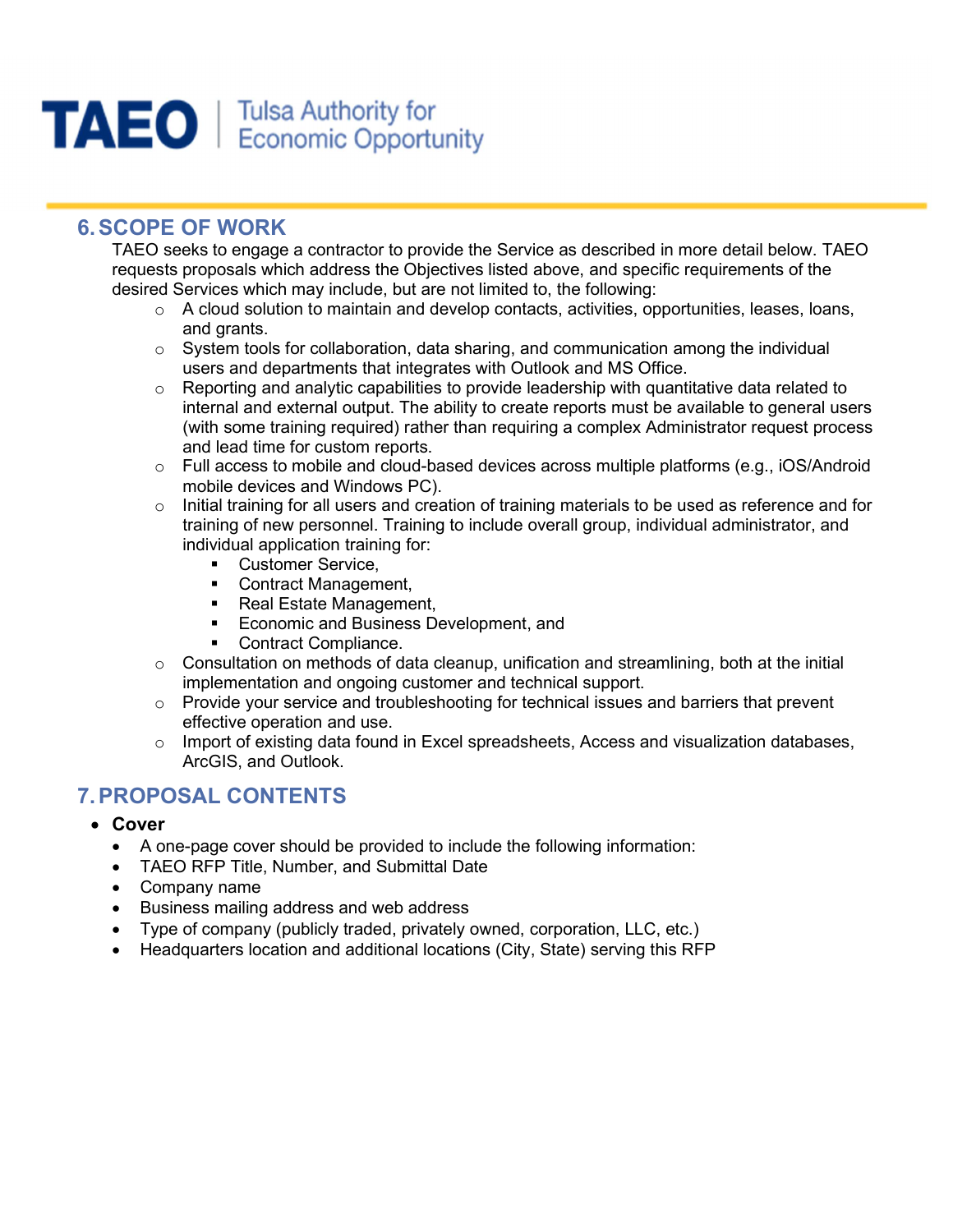

#### • Approach to Delivery of Services

- The Respondent, through its written proposal, must describe its approach to delivering the Services, demonstrating appreciation for the key issues and stakeholders, for achieving the objectives, and for having an appropriate methodology and plan for delivering the Services.
- The Respondent should indicate in their Approach to Delivery of Services how the Services will be delivered. This section should include a detailed breakdown and description of the specific steps that will be followed to perform the Scope of Work and address the Objective and Background concerns listed above.
	- Schedule for Deployment, including training, that meets the timeframes specified by this RFP. The Schedule should also address long-term items including:
	- Duration of the license agreements,
	- Renewal terms, if applicable, and
	- Whether such licenses would be singular to TAEO or to each individual user.
- Respondents may elect to include in this section any innovative methods or concepts that might be beneficial to TAEO if the requirements established in this RFP are met.
- Describe the available cloud solution options and briefly explain advantages of each as pertaining to TAEO's Objectives including scalability of the solution and ability to support a wide range of clients and a description of the cloud-based solution's security and SLAs, including standards for data backup and recovery.
- Describe availability and ease of implementation for future enhancements and integrations as listed in Exhibit B.
- Describe Respondent's available Support Services, including installation, initial training for 15 users, ongoing training for system upgrades and new users, maintenance and troubleshooting. What is your training methodology?

#### Project Management

 Please provide a project organizational chart plus a one-paragraph summary with photo for each key staff member on your team, including subcontractors as appropriate. Clearly identify the Project Manager for your team and provide Project Manager contact information. For each key staff member indicate their role and responsibilities, compliance certifications (examples: HIPPA, CJIS) in the project along with a summary of relevant past project experience, key skill sets, or other qualifications.

#### Past Experience

 The Respondent should provide evidence of ability and experience to undertake the specified objectives/duties in this RFP. Provide a discussion of the firm's overall qualifications and experience in providing similar services. Specifically, experience implementing a CRM for other economic development agencies. The candidate shall demonstrate that it possesses the experience necessary to successfully provide the CRM Solution required by this RFP and the ability to work in a responsive and cooperative manner with TAEO staff. Please include: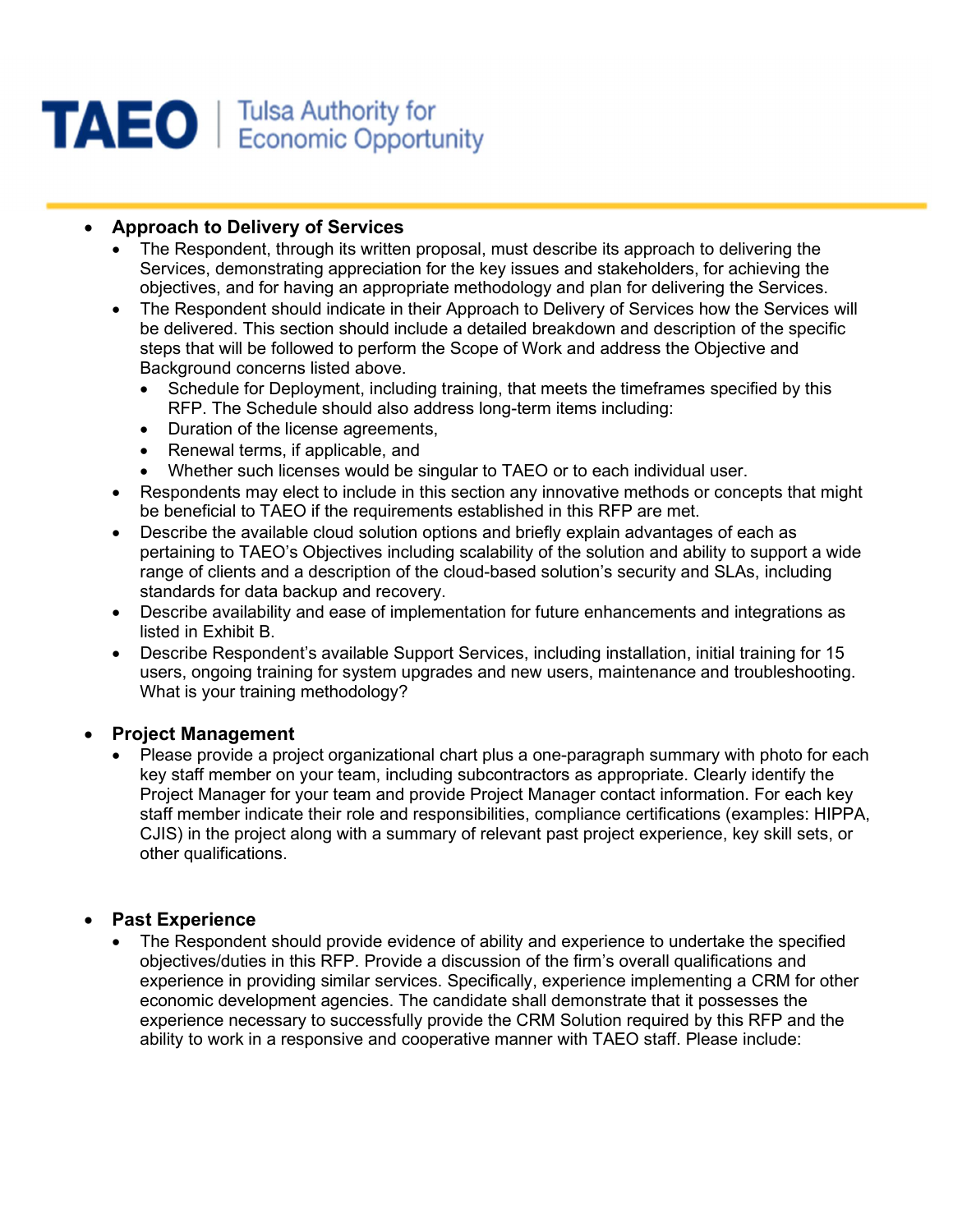

- The Respondent should provide three project examples on how they have previously applied the proposed approach or performed similar scopes of work for quasi-governmental or governmental economic development team
- Two references of organizations that have worked with the firm in a professional consulting capacity within the last five years. Each reference must include the organization's name, mailing address, contact name, contact telephone, email information, and the specific service(s) provided by the candidate. Ideal references will be in a similar industry, geography, and have a similar size, specifically Economic Development in the Midwest/Central US with 20-50 end users.

#### Budget

- The Respondent is required to deliver a detailed proposal of fees in submitting their proposal. Clearly state all fees and expenses, including any fees or expenses to third-party licensors or contractors, to be charged for available cloud options, design, implementation, staff, and support services as well as what options are included in any fee packages. This should include, at a minimum:
	- A quote with a list of available features that meet the needs of this RFP.
	- Pricing for add-on features.
	- Support Services fees (if applicable).
	- Pricing per user or license.

The proposal should illustrate the Respondents understanding of the level of effort required to serve TAEO's needs, including training and support services, provide timely delivery, and quality products. Any direct charges should be shown as a flat fee with markup not to exceed 10%. No charges for travel to/from Tulsa or associated expenses due to in-person delivery of services shall be billed by the chosen Respondent or paid by TAEO.

#### COST OF SERVICES

- The respondent's proposal must contain the fee schedule with an investment for the services listed in this RFP.
	- Describe the costing model structure for your solution. Is your pricing structure transaction based, licensed by the user, or some other format? Please provide an example.
	- Describe the costing model structure(s) for training. Train the trainer vs. Training all users, if applicable.
	- If other departments or areas of the business choose to be implemented in the SaaS solution, what costs are associated with their integration?
	- As volume increases it is expected that the costing model will decrease in price (i.e., by transaction or per seat price). Describe how the proposed costing model accommodates this need.
	- Describe the 'base' system that is included in the costing model as well as pricing for additional functionality that is not included in the 'base' system.
	- Identify how supervisor and manager positions are built into the costing model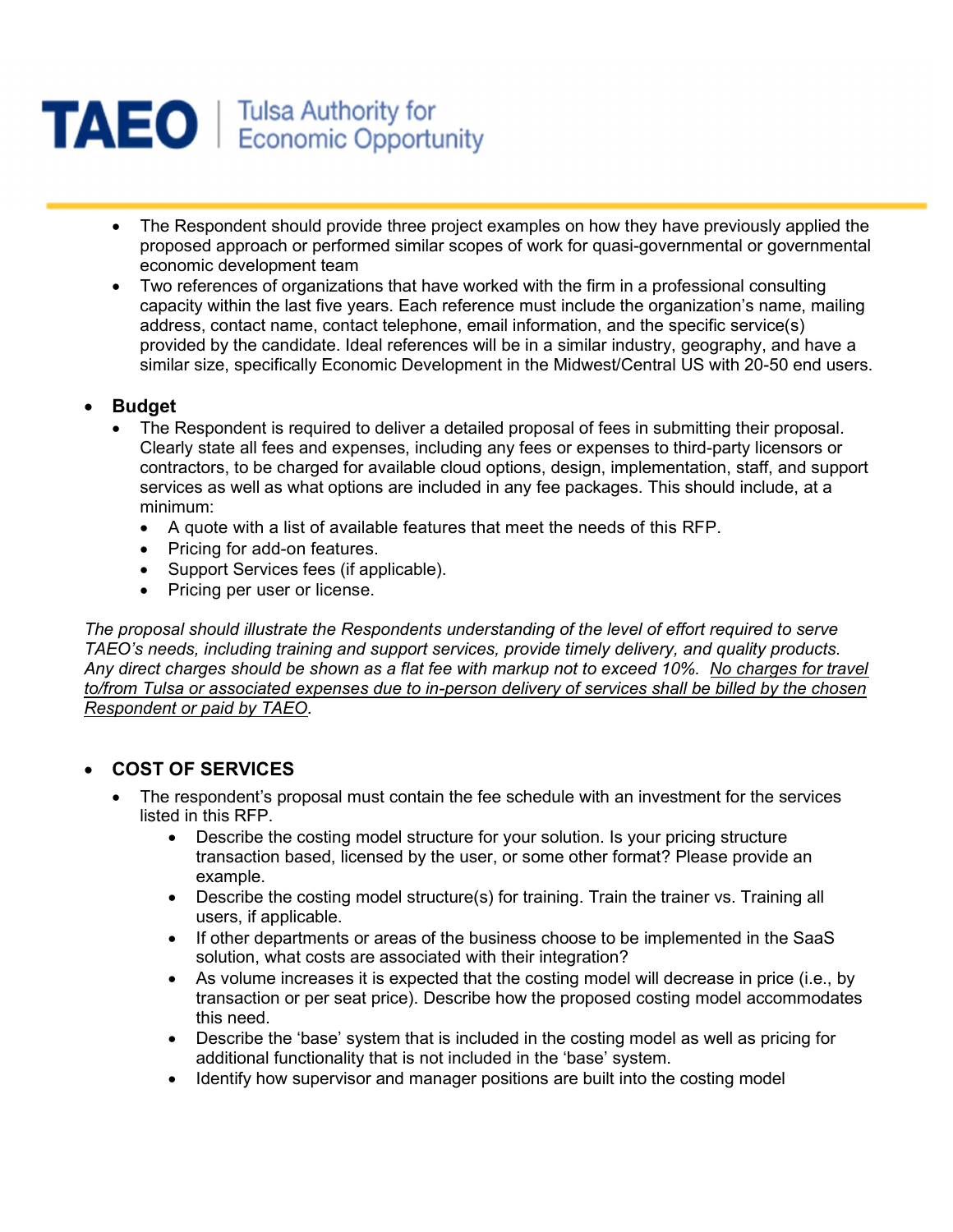

- Define additional charges (e.g., travel charges, hourly consulting rates, etc.)
- Define additional charges or cost models associated with integrations

#### Small Business Utilization

This section has been omitted for the purpose of the RFP.

#### References

• The Respondent should identify 3 client references (including names and contact information) who can be contacted by the Executive Director of TAEO or her designee and who can speak to the comprehensive nature, value and quality of the services provided both at initial on-boarding and over time.

#### Conflict of Interest

 At the time of submitting a proposal, the Respondent agrees there is no conflict of interest (real or perceived) unless specifically and clearly identified in their proposal with a recommended plan to manage the conflict of interest. The Respondent agrees to notify the Executive Director of TAEO immediately if an actual or potential conflict of interest arises at any point during the RFP, contracting or service delivery process.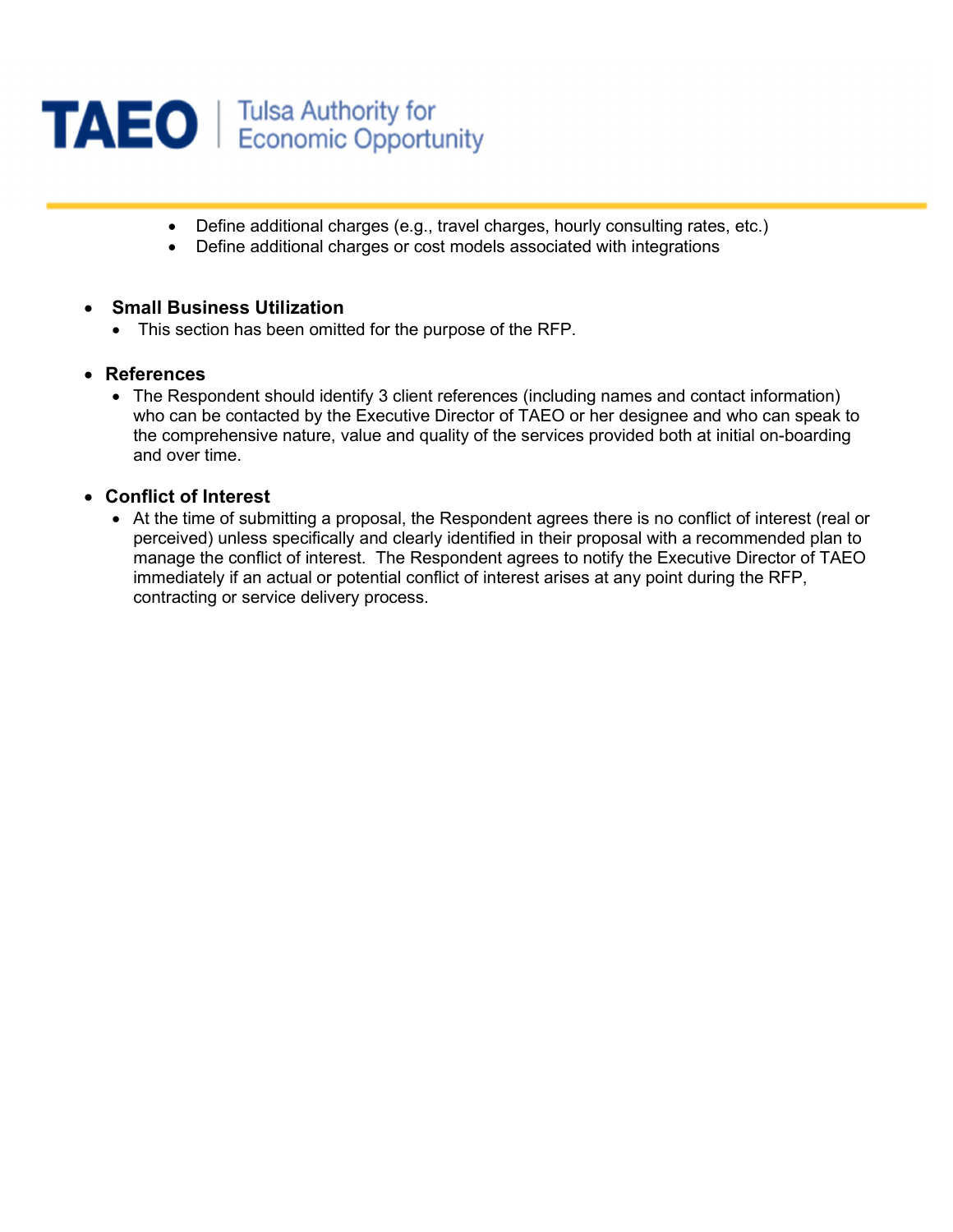

# 8. DETAILED FUNCTIONAL REQUIREMENTS

#### Architecture

- Provide a summary of the proposed solution and describe in detail the Vendor's product offering. Include an overview of the hardware, software, architecture and design, cloud environment, processes, management, implementation, and support of the proposed solution to meet the requirements as described in this RFP.
- Include additional functionality offered by the Vendor that is not a requirement of this RFP.
- What is the system availability rating of your proposed solutions (for example, 99.999% availability)?
- Describe any specific capabilities of your proposed solution to support high levels of reliability and availability
- Describe how system and customer data integrity is maintained in the event of a failure in one of the system's components.
- Is any equipment required at our sites? Provide detail if so.
- Does your solution support multi-tenancy? If yes, how you do provide multi-tenancy?
- How do you provide physical separation for each tenant?

#### Network

- What connectivity options are available?
- Please describe your technical environment, including operating system(s), database management system(s), and required network protocols
- Does the vendor use redundant IP network solutions at the hosting facility?
- Is your Network Operations Center (NOC) manned 24 hours per day or staffed via page out? Where is your NOC located?
- Scalability and Capacity
- Describe the Vendor's system scalability in detail. Describe the scalability of system in terms of the number of concurrent or named users.

#### • Integration

- Describe support for open APIs for CRM and Other Application Integration.
- We often need to implement new features available on the platform we use that would benefit our business. Having to wait extended periods of time is disruptive to our goal of continuous improvement. How will you solve this? Please explain priorities and escalation procedures.
- Describe integration to customer provided databases to leverage the existing database(s)
- What are the database access methods?
- Can the Vendor provide a database solution in the event there is no database of record?
- Do you use Web Services for integration with third-party applications?
- What standard APIs do you offer for integration?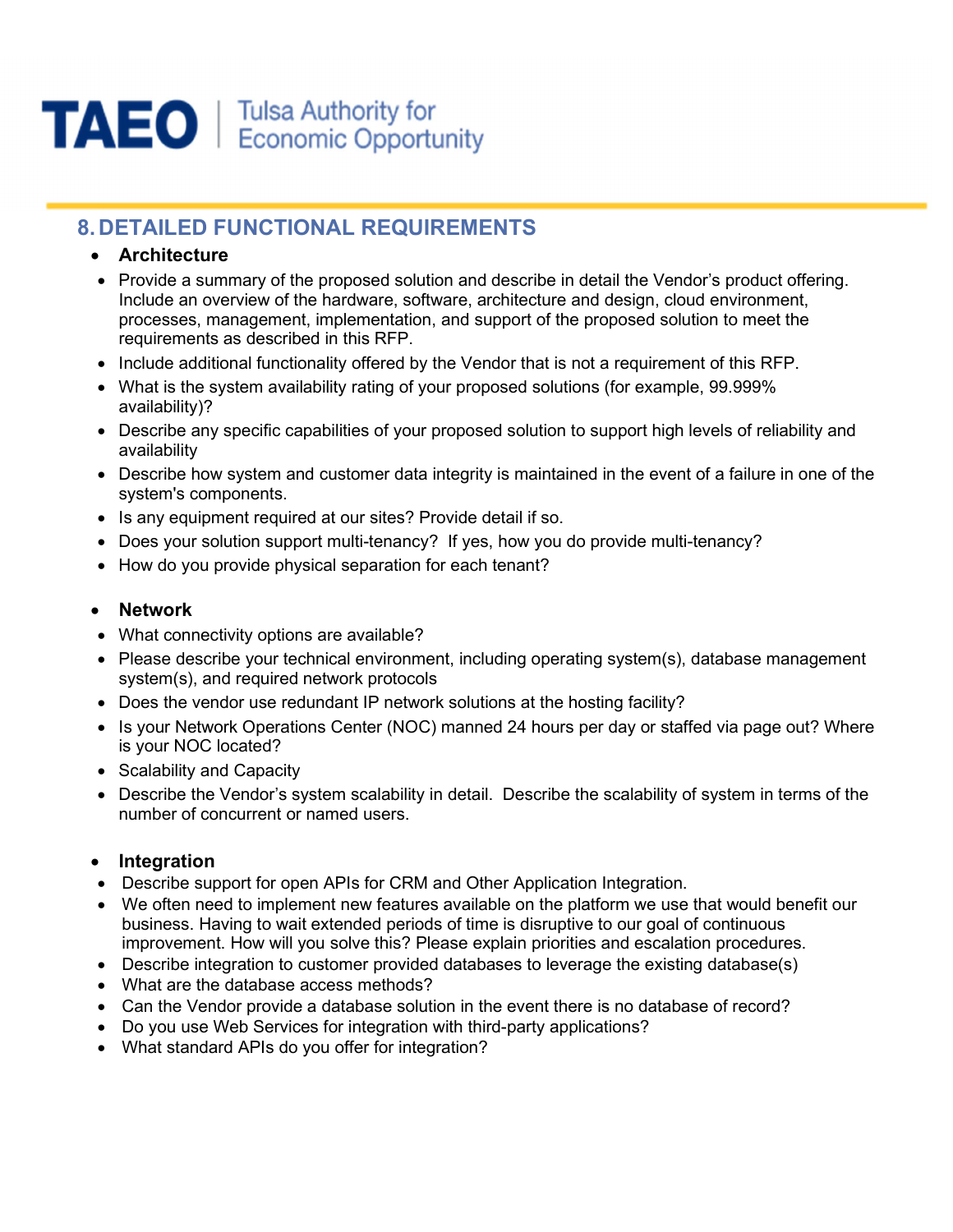

# 9. Disaster Recovery, Redundancy, and Security

- Provide detail on your approach to security architecture, including the development and implementation measures that will provide security and protection for the system.
- Application Response Times: Vendor must provide approximated response times that can be expected from the application. Vendor must also provide approximated transaction loads/ numbers of transactions through your service.
- Describe the proposed backup and recovery processing approach, and proposed virus protection strategy.
- Describe vendors general approach to reestablishing operations in the event of a catastrophe, as well as its approach to providing TAEO with a disaster recovery plan.
- Provide specifications on any hardware and software components utilized by the proposed security and disaster recovery solutions.
- Will you allow TAEO to evaluate your disaster recovery/business continuity plan on a yearly basis?
- Can your system provide seamless failover across the Wide Area Network?
- How are your systems structured? Can your systems accommodate management monitoring of the entire process to include all entry and exit points?
- How often are you auditing for compliance? How often is it done internally? How often is it done by an external vendor? Please provide the latest external vendor compliance report to the City of Tulsa Security team.
- Have you preformed an SSAE16/SSAE18/SOC1 audit? Type I or Type II? Can the audit results be provided to the City of Tulsa Security team?
- Do you require third party vendors supply SOC 1 and/or SOC2 reports?
- Describe your solution's backup / fail over process.
- Does your company use redundant IP network sources at the hosting facility? Provide detail if yes.

# 10. Reporting

- List and describe reporting capabilities for all modules in the Vendor's proposed solution.
- Provide a sample of standard reports (screen shots).
- Describe the system's capability of providing custom reports.
- Can the reports be exported to reporting tools such as Power BI? Please list all of the compatible reporting tools.
- Can data be extracted to use with a web-based reporting system?
- Describe your ability to aggregate data from disparate sources into a single real time dashboard.
- What is your data retention policy?
- Describe the report scheduling capabilities of your system
- Does your solution provide a secure method for directly accessing your data?
- Describe any other reporting capabilities of the Vendor's solutions.
- Is the reporting module customizable so we can set our own service levels?
- Describe the system's local and remote monitoring capabilities. What process can be monitored remotely?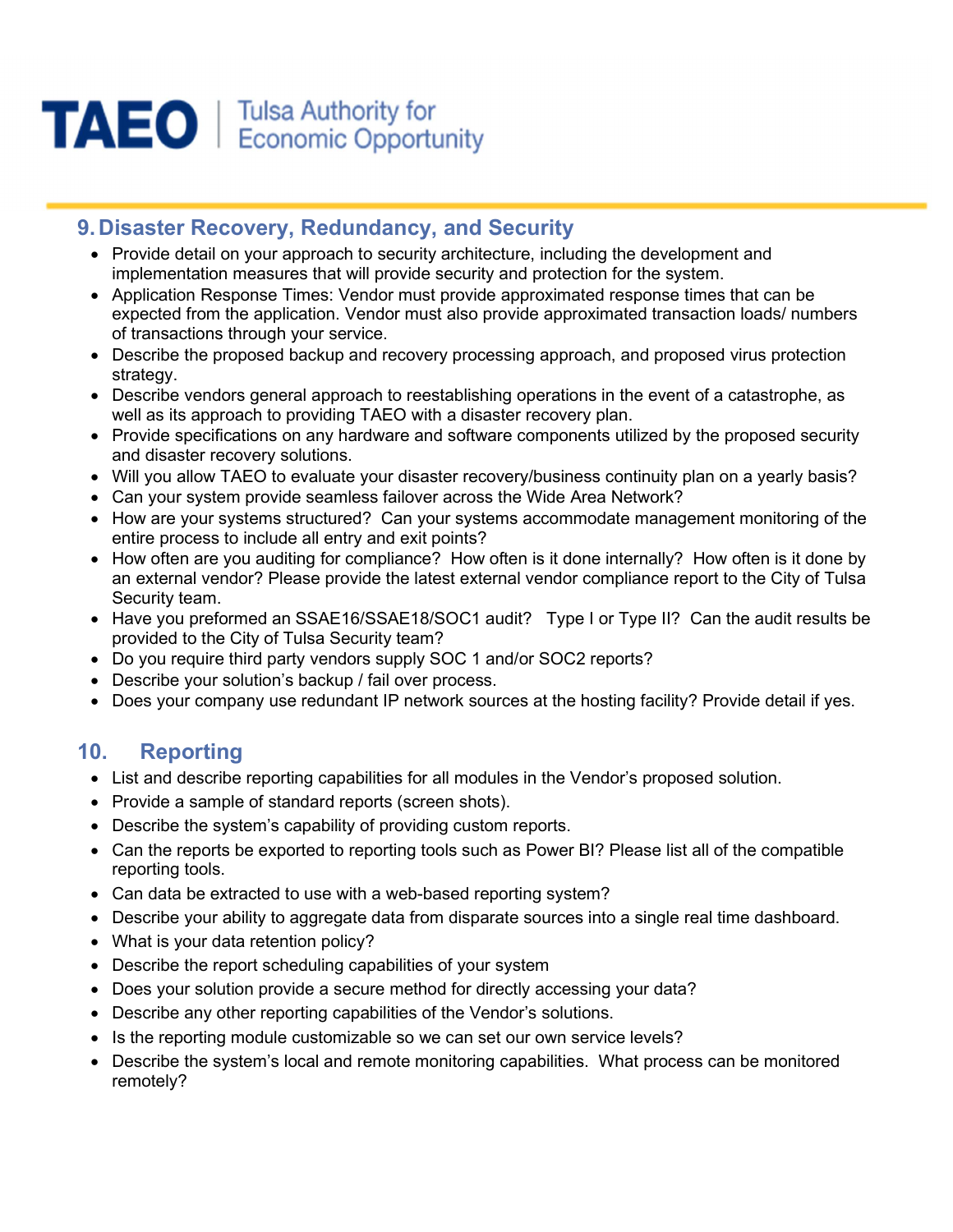

#### • Historical Reporting

- Does your solution provide the capability to create, maintain, and distribute custom tabular reports using data from the platform? If yes, explain.
- Describe how reports are scheduled and distributed.
- Does your solution provide API-based access to historical reporting for creation of custom reports?
- Does your solution support creation of report templates and if so, explain the process?
- Tell us about your custom reporting. Can reports be scheduled to run at regular intervals and run "on demand"? How are the reports delivered to the end user?
- Will we have access to reports that use raw data and display it in canned reports in commadelimited, tab-delimited, or XML formats? How is that accomplished?

# 11. Application Development Tools

- Describe any application development tools that the Vendor provides that would customize or enhance the Vendor solutions.
- Describe whether the proposed system supports windows with familiar features such as pull-down menus, toolbars, drag-and-drop, and cut/copy/paste.
- Provide a brief description of how the Vendor's application development tools can help develop and applications quickly, such as offering Rapid Application Development techniques including any componentbased approach and pre-built library.
- Describe the Vendor's support for development tool features:
- Does the system allow developers to transfer changes to applications, rather, than move the entire application, from the PC to the production?
- Application tools provided for debugging tools.
- Describe the training that is required to utilize the application development tools.
- Do you provide a set of REST APIs for development?
- Do you have a Developer Community where developers can access complete documentation on your APIs?
- Describe any other application development capabilities of the Vendor's solutions.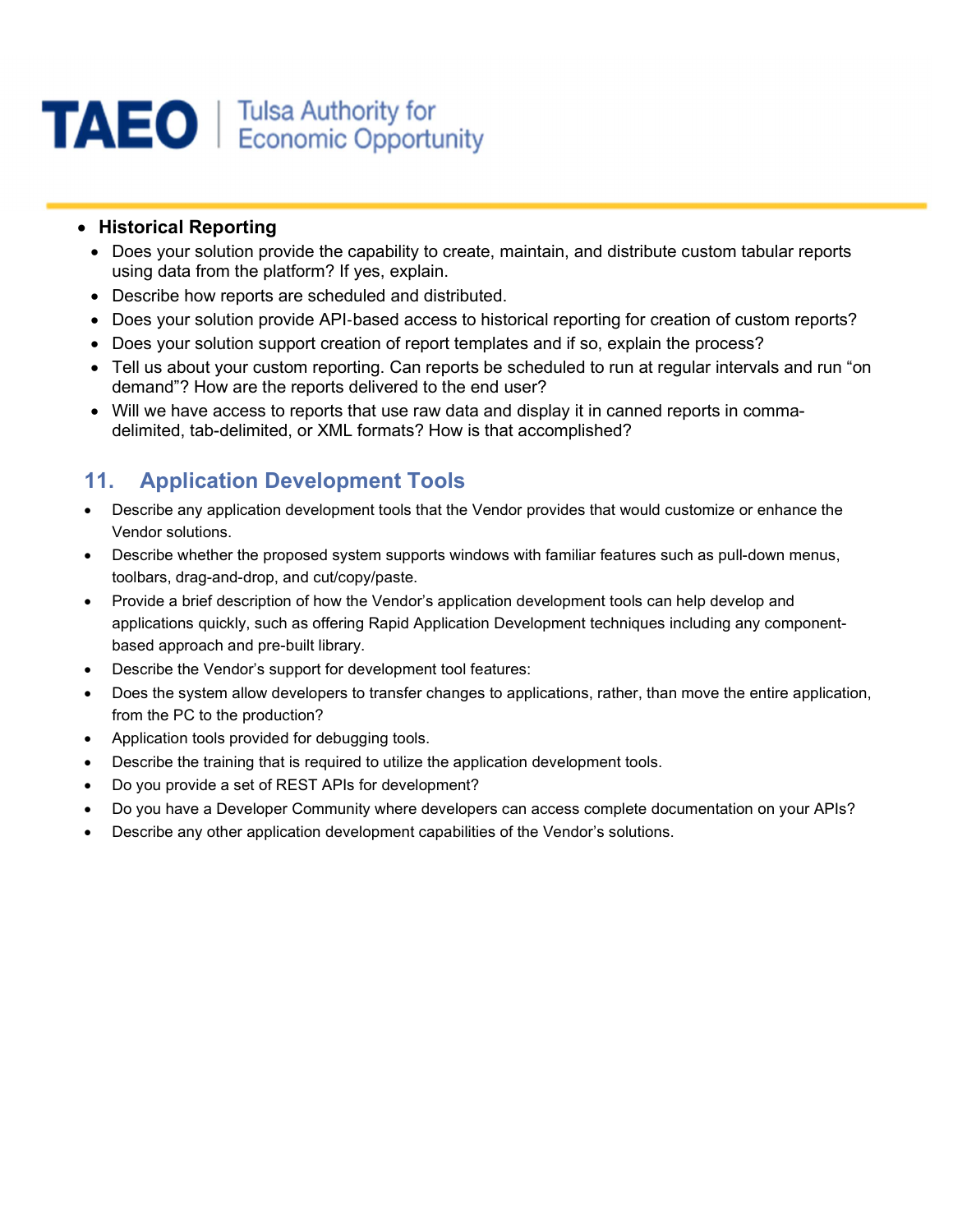

# 12. Implementation, Support, and Training

#### System Implementation

- Describe your standard process and timeline for any new product implementation.
- What project methodology do you use for managing projects and initiatives?
- Please provide a detailed "roadmap" with the stages of the deployment for the proposed solution. Each stage should describe the sites and the capabilities available at the end of each stage.
- Please provide detail on your largest implementation as well as your typical implementation.
- Explain the makeup of Vendors implementation team.
- When does project acceptance occur? Describe your acceptance criteria.
- How long is a typical installation from contract signing to first call? Provide a high-level outline.

#### Support

- Describe in detail the Vendor's support processes: include specifically the processes and contact information which users will use when requesting service, reporting a problem, and questioning their bill. Include:
	- Help desk availability and response times
	- How the help desk is reached and what are the hours? Where is it located?
	- Process for handling escalations
	- Availability and requirements for remote support
	- Do you support web tickets?
	- Do you have a knowledge Base that is easily accessible by the customer?
- Are there a limited number of people who can call support and open a ticket? Are there a limited number of tickets that can be opened per time-period?
- Describe the level of experience of your company's support personnel.
- Describe how support will be provided and coordinated for any aspects of your solution that are to be supported by a third party.
- Describe your company's maintenance offerings. Include:
	- Whether upgrades are included in the maintenance fees
	- How and how often upgrades are conducted?
	- Describe the responsibilities your company takes to implement software patches or updates. Are they tested and certified in your lab?
- Do you provide 24x7x365 system support?
- Please describe in detail your standard operational procedures for resolving technical problems.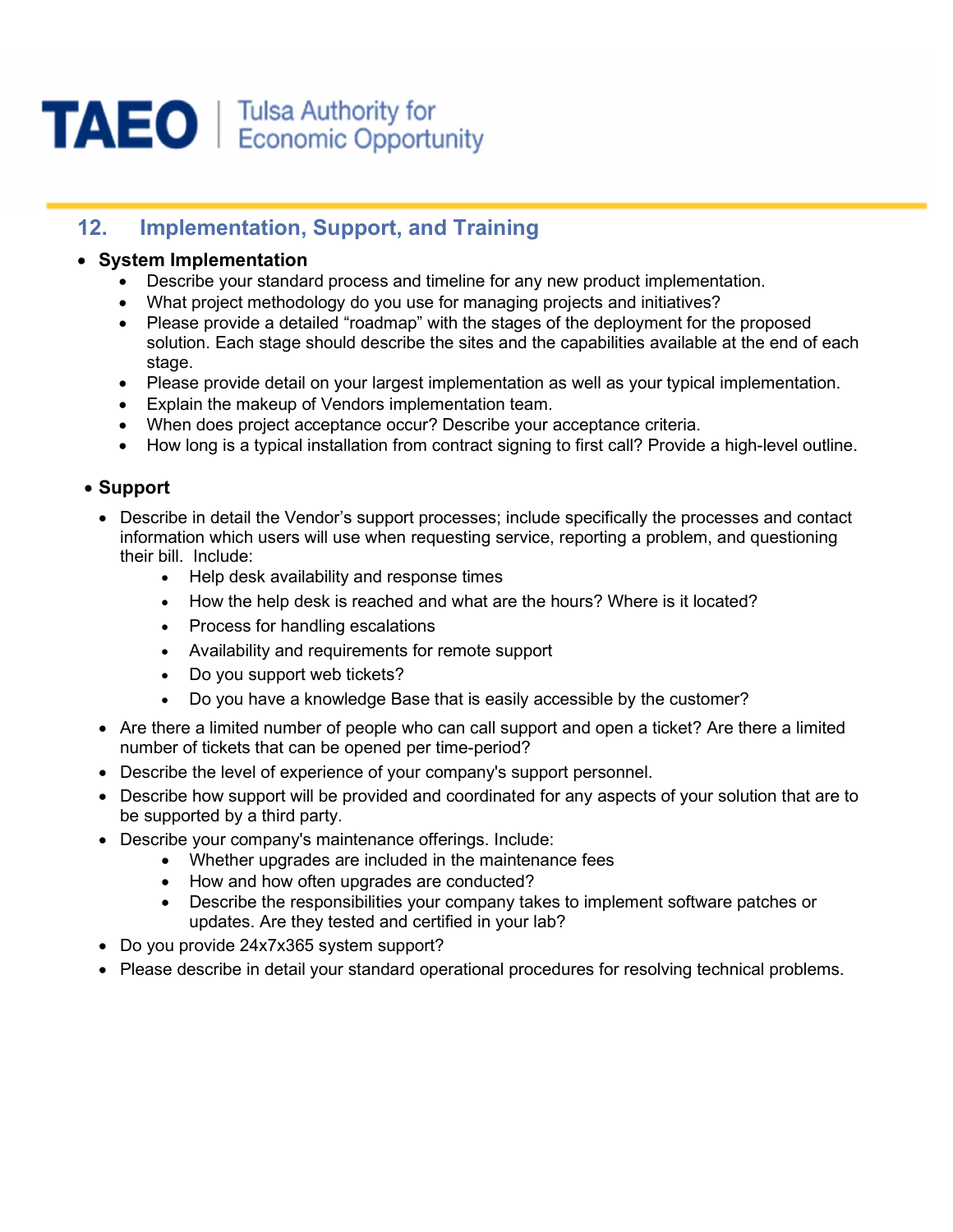

#### • Training

- Provide an overview of your training methodology.
- The solution must provide ease of use. How is that accomplished?
- Do you provide online training? If so, explain.
- What continuing education offerings are available after the initial deployment phase? Do you offer monthly/quarterly web sessions?
- What are your instructor qualifications?
- What is the average learning curve for learners?
- What is the learning curve for supervisory personnel?
- Please provide a summary of online training

# 13. Maintenance & Upgrades

- Describe your upgrade process. How do you manage updates and maintenance, and the impact these have on your service? Can the system be upgraded without any downtime?
- Please describe your Service Maintenance/Management Process.
- How is maintenance scheduled and coordinated? Describe your process for providing notification of upgrades and patches.
- What provisions do you have to minimize maintenance windows?
- Please detail your Maintenance windows procedure.
- Describe how you handle updates for bug fixes.
- Please describe your SDLC (software development life cycle).
- Are all upgrades performed by the vendor?
- Please explain what procedural controls are in place to ensure that "hot fixes" applied in one release are rolled forwards into the next release.
- How often do you come out with new releases of your software? What is the history of your product releases?
- What is your strategy for incorporating changes to industry standards into your products? How does this strategy affect your product release cycle?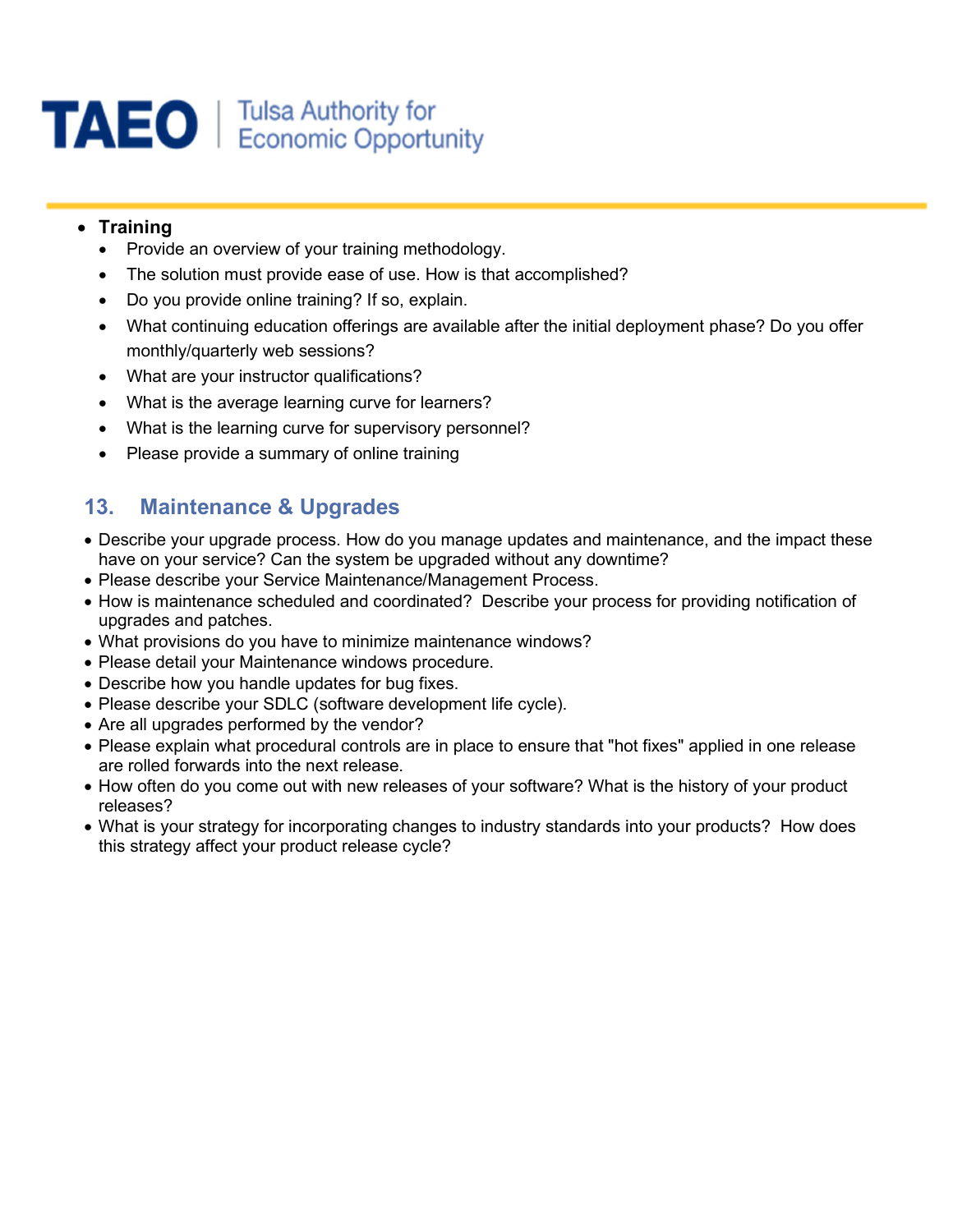

| <b>Key Information and Deadlines</b><br>14.                                                                           |                                                                                                                                                                                                                                                                                                                                                                                                 |  |
|-----------------------------------------------------------------------------------------------------------------------|-------------------------------------------------------------------------------------------------------------------------------------------------------------------------------------------------------------------------------------------------------------------------------------------------------------------------------------------------------------------------------------------------|--|
| <b>Topic</b>                                                                                                          | <b>Key Information</b>                                                                                                                                                                                                                                                                                                                                                                          |  |
| <b>TAEO Project Manager</b>                                                                                           | Gary Hamer, Sr. Performance Strategy Analyst<br>ghamer@cityoftulsa.org<br>918-596-7573                                                                                                                                                                                                                                                                                                          |  |
| <b>RFP Published and Notices Issued</b>                                                                               | On or before 5:00 pm CT, May 3, 2022                                                                                                                                                                                                                                                                                                                                                            |  |
| Due Date for Brief Email of Intent to<br>Respond with Key Contact Information<br>(Name, Title, Company, Email, Phone) | All Respondents wish to express an interest in<br>responding to the RFP should issue a brief email of intent<br>(no more than 250 words) by May 13, 2022 by 5:00pm<br>CT directed to the TAEO Project Manager.                                                                                                                                                                                  |  |
| Requests for Information regarding RFP                                                                                | All Questions or Requests for Information from<br>Respondents must be submitted in writing as indicated<br>below on or before 5:00 pm CT, May 20, 2022<br>Questions should be submitted by email to the TAEO<br>Project Manager referencing in the subject line: TAEO<br><b>RFP - Request for Information.</b>                                                                                  |  |
| Responses to Questions Emailed to All<br>Respondents                                                                  | TAEO will send answers to all questions posed by<br>potential respondents on or before 5:00 pm CT, May 27,<br>2022.                                                                                                                                                                                                                                                                             |  |
| <b>Closing Time for Proposal Submittals</b><br>and Method to Submit Proposal                                          | All Responses to this Request for Proposals must be<br>submitted on or before 5:00 pm CT, June 3, 2022 by<br>email to the TAEO Project Manager referencing in the<br>subject line: TAEO Response to RFP - [Your Entity<br>Name]. Proposals submitted other than as detailed in<br>this paragraph or after the deadline shall be deemed to<br>be invalid and may be excluded from consideration. |  |
| Review and Recommendation by<br>Committee                                                                             | <b>June 2022</b>                                                                                                                                                                                                                                                                                                                                                                                |  |
| <b>Board Approval of Recommended</b><br>Respondent                                                                    | <b>June 2022</b>                                                                                                                                                                                                                                                                                                                                                                                |  |
| Contracting                                                                                                           | July - August 2022                                                                                                                                                                                                                                                                                                                                                                              |  |
| <b>Expected start date of Contract</b>                                                                                | Anticipated start date for services:<br>on or before September 1, 2022                                                                                                                                                                                                                                                                                                                          |  |
| Deployment                                                                                                            | September 2022                                                                                                                                                                                                                                                                                                                                                                                  |  |
| Data Migration                                                                                                        | October 2022                                                                                                                                                                                                                                                                                                                                                                                    |  |
| Integration                                                                                                           | November 2022                                                                                                                                                                                                                                                                                                                                                                                   |  |
| Group and Administrator Training                                                                                      | December 2022                                                                                                                                                                                                                                                                                                                                                                                   |  |
| <b>Full Implementation</b>                                                                                            | January 2023                                                                                                                                                                                                                                                                                                                                                                                    |  |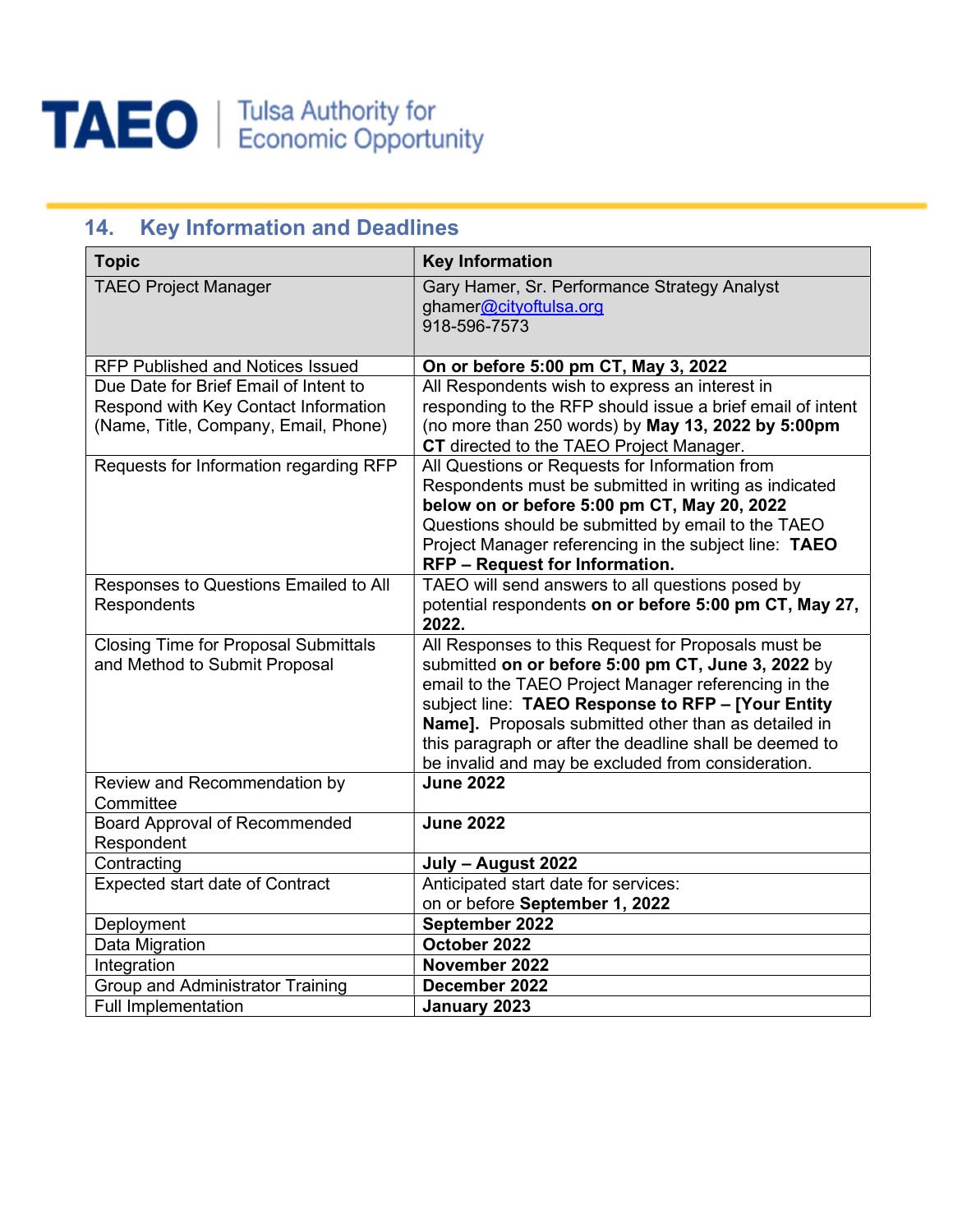

# 15. PROPOSAL EVALUATION

TAEO may convene a committee or the Executive Director or their designee may evaluate proposals in accordance with the following rubric. Respondents will be judged on the following evaluation criteria:

| <b>Evaluation Criteria</b>       | <b>Point Range</b> |
|----------------------------------|--------------------|
| Approach to Delivery of Services | $0 - 20$           |
| <b>Project Management</b>        | $0 - 15$           |
| Past Experience                  | $0 - 30$           |
| <b>Budget</b>                    | $0 - 25$           |
| References                       | $0 - 10$           |
| <b>Total Possible Points</b>     | $0 - 100$          |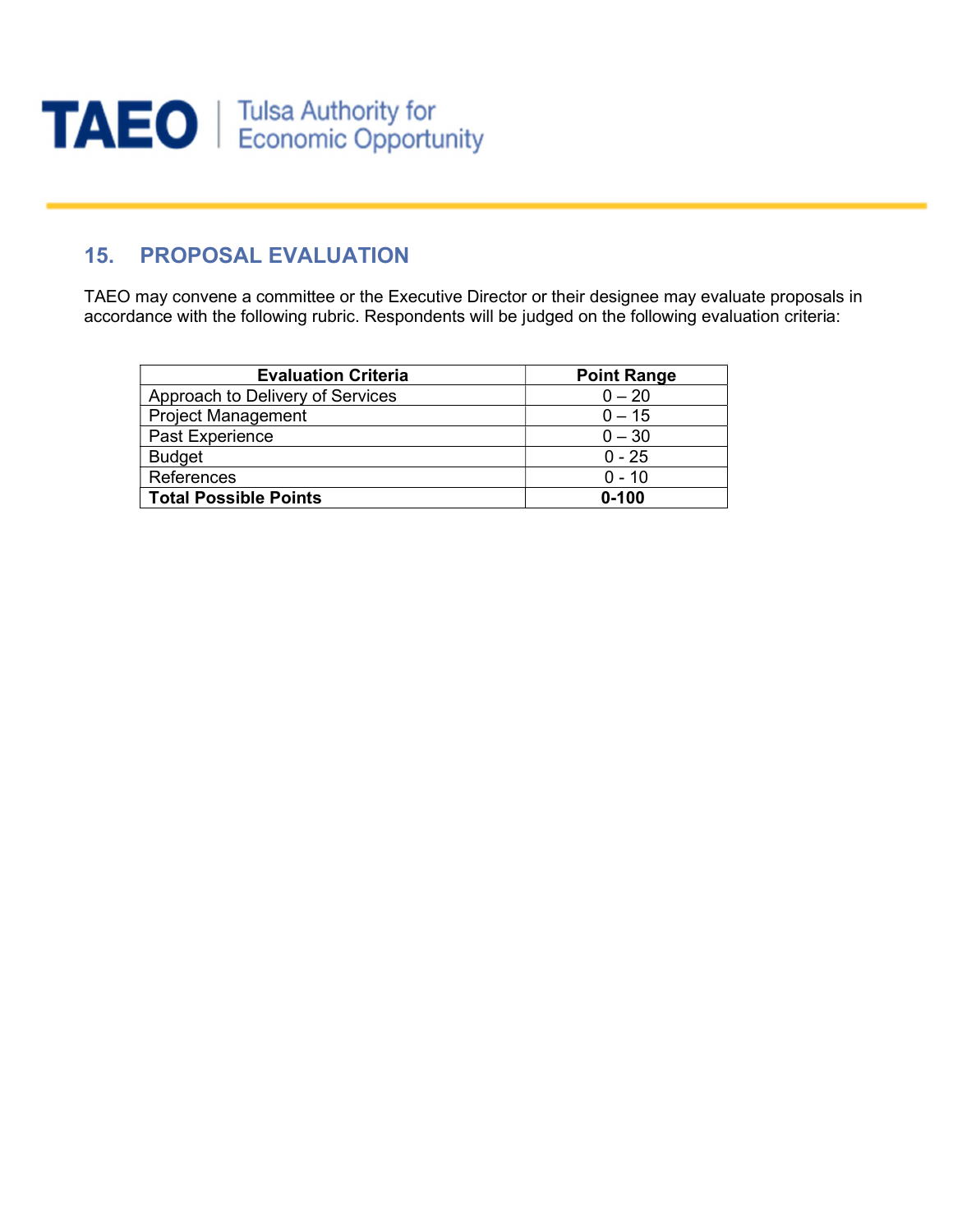

# 16. CONDITIONS OF REQUEST FOR PROPOSAL

- 1. The Tulsa Authority for Economic Opportunity (TAEO) is seeking proposals for the provision of the Services described herein.
- 2. Each Respondent to this RFP is expected to fully inform themselves on all aspects of the work required to be performed and submit its proposal on the template provided herein.
- 3. Each Respondent, by submitting its proposal, agrees that the proposal is subject to Exhibit A TAEO Standard Contract Conditions, and agrees to comply with those conditions.
- 4. TAEO may, at its discretion, vary the Request for Proposals before the Closing Time. Changes to the RFP will be marked clearly and emailed to all interested parties who submitted an email indicating their intent to respond.
- 5. TAEO may, at its discretion, discontinue the RFP, may decline to accept any proposal, may decline to issue any contract, or may opt to satisfy its requirements separately from the RFP process.
- 6. Respondent should submit proposals in the format provided in the RFP.
- 7. Proposals shall be provided in English and with prices quoted in U.S. Dollars.
- 8. If requested by TAEO, the Respondent must be able to demonstrate its financial stability and its ability to remain viable as a provider of the Services over the term of any agreement.
- 9. Nothing in this RFP will be construed to create any binding contract (express or implied) between TAEO and any Respondent until a written Contract is entered into by the parties.
- 10. The Respondent agrees to attach their sample contract for Services which incorporates by reference the proposed TAEO Terms and Conditions of Contract.
- 11. The Respondent agrees that participation in any stage of the RFP process is at the Respondent's sole risk and cost.
- 12. Proposals shall be limited to 20 pages in length, including cover and appendices.
- 13. Evaluation of proposals may result in the selection of a Respondent for Contract or short-listing of multiple Respondents. If a short-list is developed, selected Respondents will be asked to provide a follow-up presentation based upon criteria identified by the Executive Director or their designee.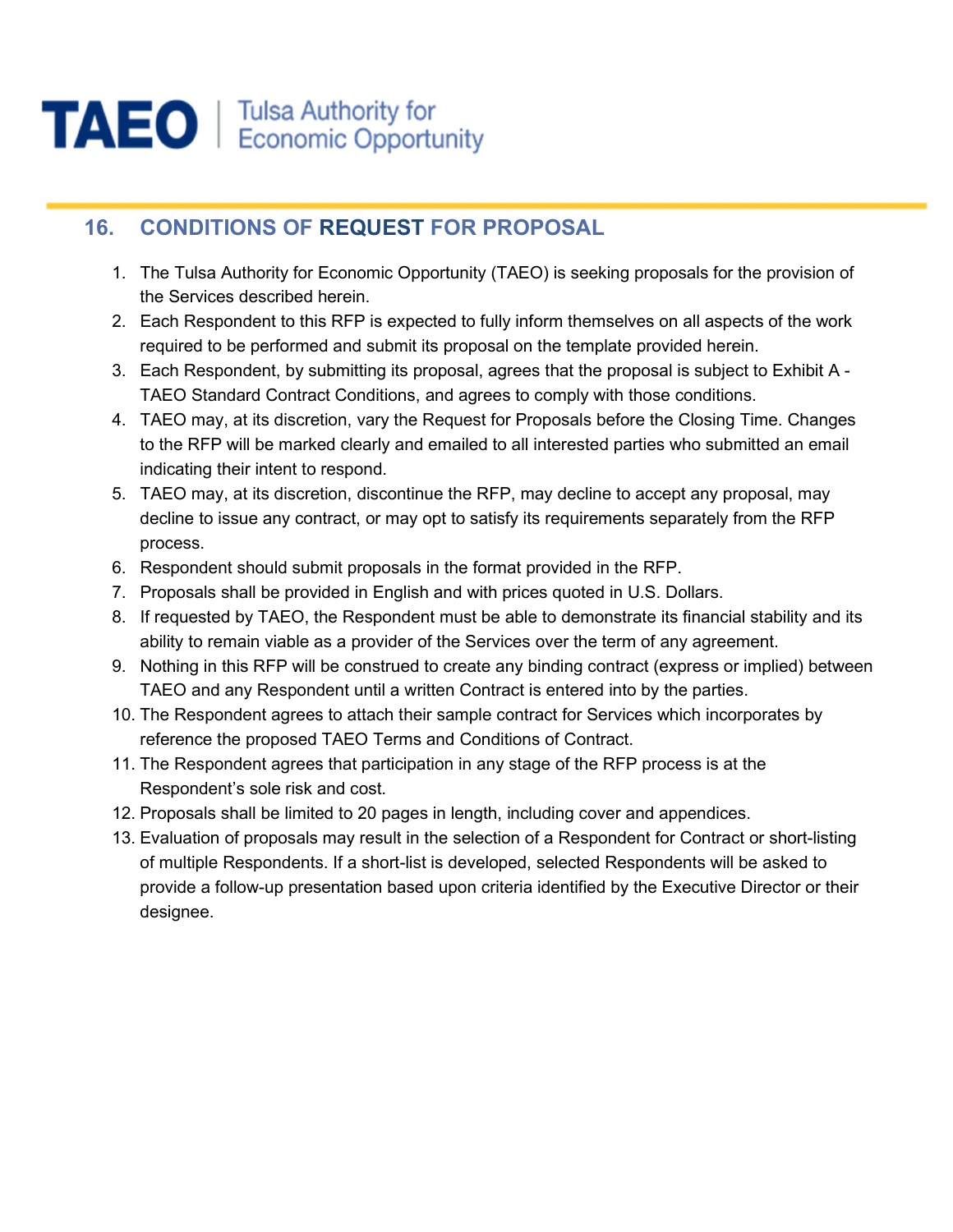

#### Exhibit A

The below list represents future enhancements and integrations that have currently been thought of but are not an exhaustive list. The purpose of providing this list is not to request a guarantee of feasibility for enhancements or integrations, but rather to ensure that the proposed solution can be expanded upon and/or has an existing list of integrations and enhancements readily available

List of potential future enhancements and integrations:

- Integration with DocuSign
- Marketing automation including mail merge, response tracking, and event management
- Automated workflows
- Project Management
- Website integration with regards to event registration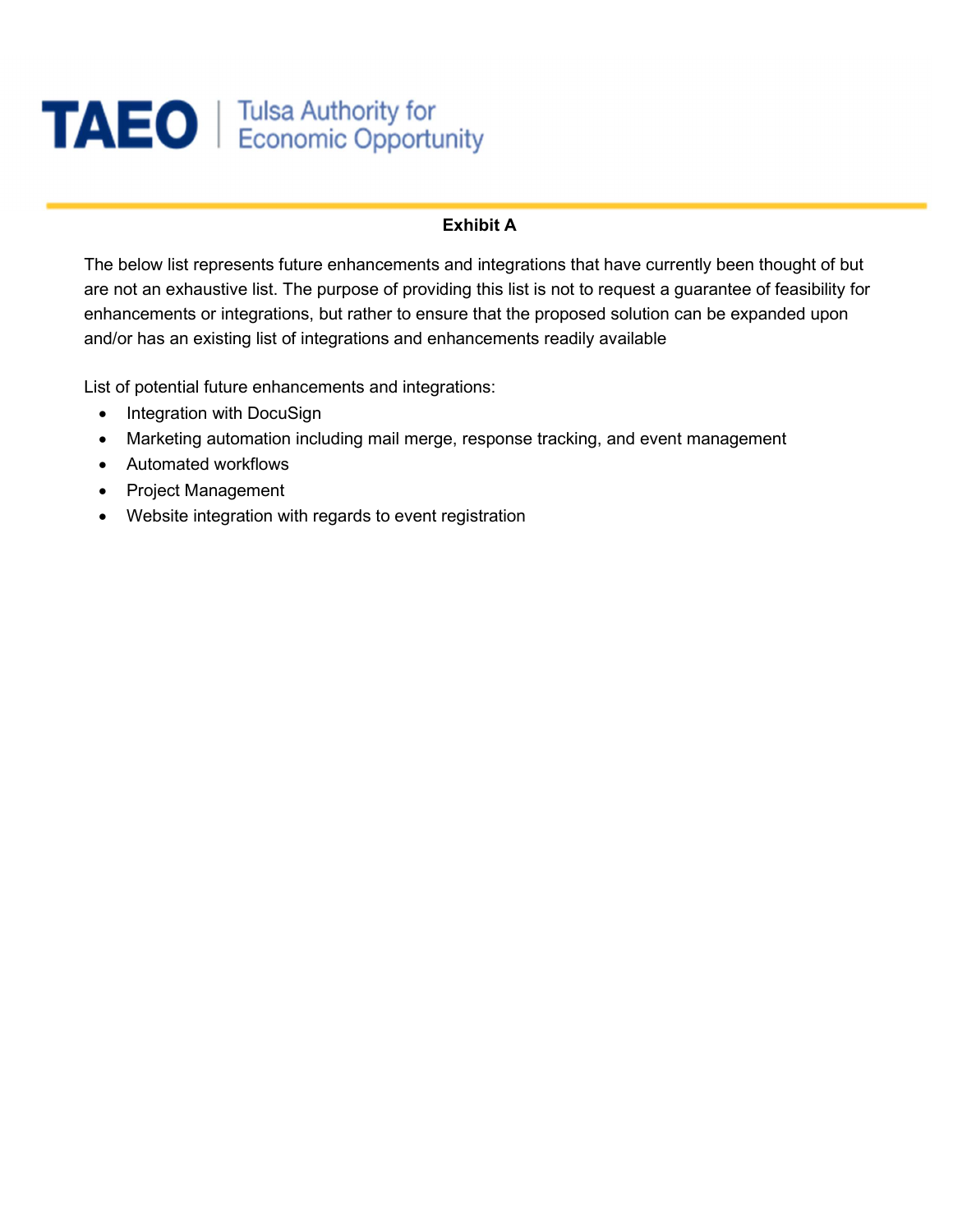# **TAEO** | Tulsa Authority for

#### Exhibit B

#### User Personas

Example Use Cases:

User 1: Laudette – Customer Service Specialist

Laudette would use the CRM to track the type and volume of our interactions with customers over time. For requests that require action, the CRM would track how we fulfill requests or provide support and indicate where we have the greatest requests. In addition, the CRM would track how requests are received, whether through email, online form, phone, etc. A CRM would also aid in keeping track of customer requests as they move through TAEO staff as well as through external City and INCOG departments, integrated with MS Outlook. The CRM would allow Laudette and leadership to see how many requests are open, how many are completed, etc. Ideally, automation in the CRM could also proactively follow-up with former customers with quality surveys and email to see if additional support is needed and visualization to support communication of CRM data.

User 2: Ashton – Business Development Specialist

Ashton would use CRM to track business development data (site requirements, project offerings, project feedback, discussion history, etc.) from lead to location (or closing of project) with the potential to easily share or transfer this project context data with necessary internal staff. The ability of the CRM to integrate with a data visualization platform (currently Power HB) to aggregate key data points over time or to display areas of interest geographically is an essential component of reporting. The CRM should have a simple way to input key points from leads into the system so that Ashton can easily monitor and report out key data points and KPIs. When leads require additional support, the CRM should allow the customer's information to be transferred to Simon for evaluation of incentives, to Larry for later compliance tracking, or to Laudette for permitting support without the need to re-enter data. User 3: Simon – Program Manager

Simon would use the CRM to automate MS Outlook email outreach to applicants and participants, track responses and requests, and sync responses with his MS Outlook Calendar and Tasks. For applicants, the CRM would:

- Provide a link to the application upon submittal of an online Google Forms interest survey,
- Email all onboarding materials upon application submittal,
- Track completion of required supporting documents,
- Email applicants regarding any missing documents,
- Interface with ArcGIS/Survey123 to track uploading of signed documents, and
- Email status of acceptance upon Program Manager review.

For program participants, automated CRM processes send updates as new features are added, survey participants through an interface with Google Forms or Survey Monkey, notify external partners of new